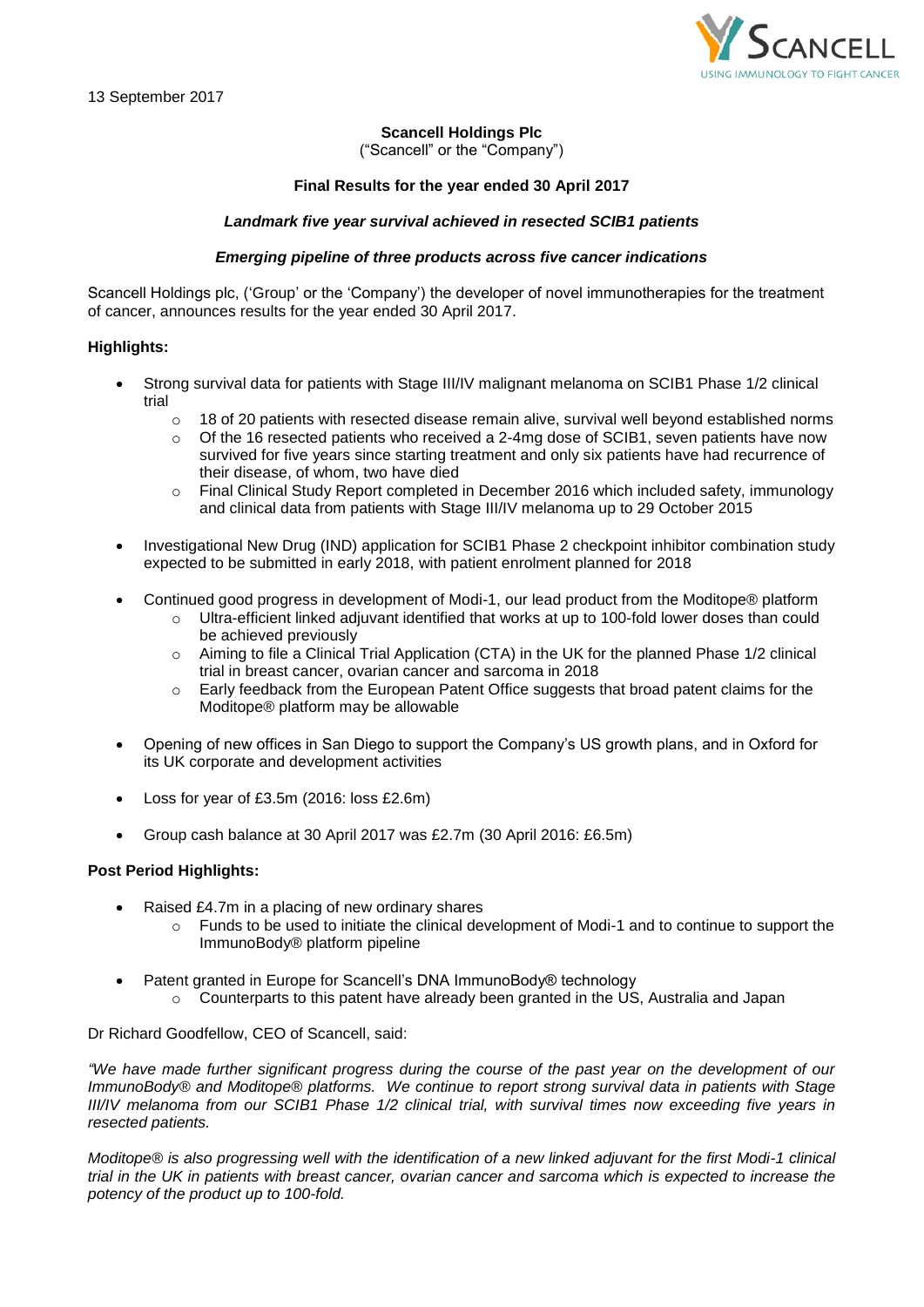

*We are continuing to explore a number of funding options to ensure that we have the resources to progress these programmes through their next phase and the Board believes that this funding could be best achieved following the execution of one or more partnerships on the ImmunoBody® or Moditope® platforms, on which significant progress has been made since the year end."*

# **For Further Information:**

# **Scancell Holdings Plc**

| Dr John Chiplin, Executive Chairman<br>Dr Richard Goodfellow, CEO       | Scancell Holdings Plc | +1 858 900 2646<br>+44 (0) 20 3727 1000 |
|-------------------------------------------------------------------------|-----------------------|-----------------------------------------|
| Freddy Crossley (Corporate Finance)<br>Tom Salvesen (Corporate Broking) | Panmure Gordon & Co   | +44 (0) 20 7886 2500                    |
| Mo Noonan/Simon Conway                                                  | <b>FTI Consulting</b> | +44 (0) 20 3727 1000                    |

# **About Scancell**

Scancell is developing novel immunotherapies for the treatment of cancer based on its ImmunoBody® and Moditope® technology platforms.

Scancell's first ImmunoBody®, SCIB1 is being developed for the treatment of melanoma. Data from the Phase 1/2 clinical trial demonstrate that SCIB1, when used as monotherapy, has a marked effect on tumour load, produces a melanoma-specific immune response and highly encouraging survival trend without serious side effects. In patients with resected disease there is increasing evidence to suggest that SCIB1 may delay or prevent disease recurrence.

Scancell's ImmunoBody® vaccines target dendritic cells and stimulate both parts of the cellular immune system: the helper cell system where inflammation is stimulated at the tumour site and the cytotoxic Tlymphocyte or CTL response where immune system cells are primed to recognise and kill specific cells.

Pre-clinical data on a combination of SCIB1 or SCIB2 and checkpoint inhibition (blockade of the PD-1 or CTLA-4 immune checkpoint pathways) have shown enhanced tumour destruction and significantly longer survival times than when either treatment was used alone.

Scancell has also identified and patented a series of modified epitopes that stimulate the production of killer CD4+ T cells that destroy tumours without toxicity. The Directors believe that the Moditope® platform could play a major role in the development of safe and effective cancer immunotherapies in the future.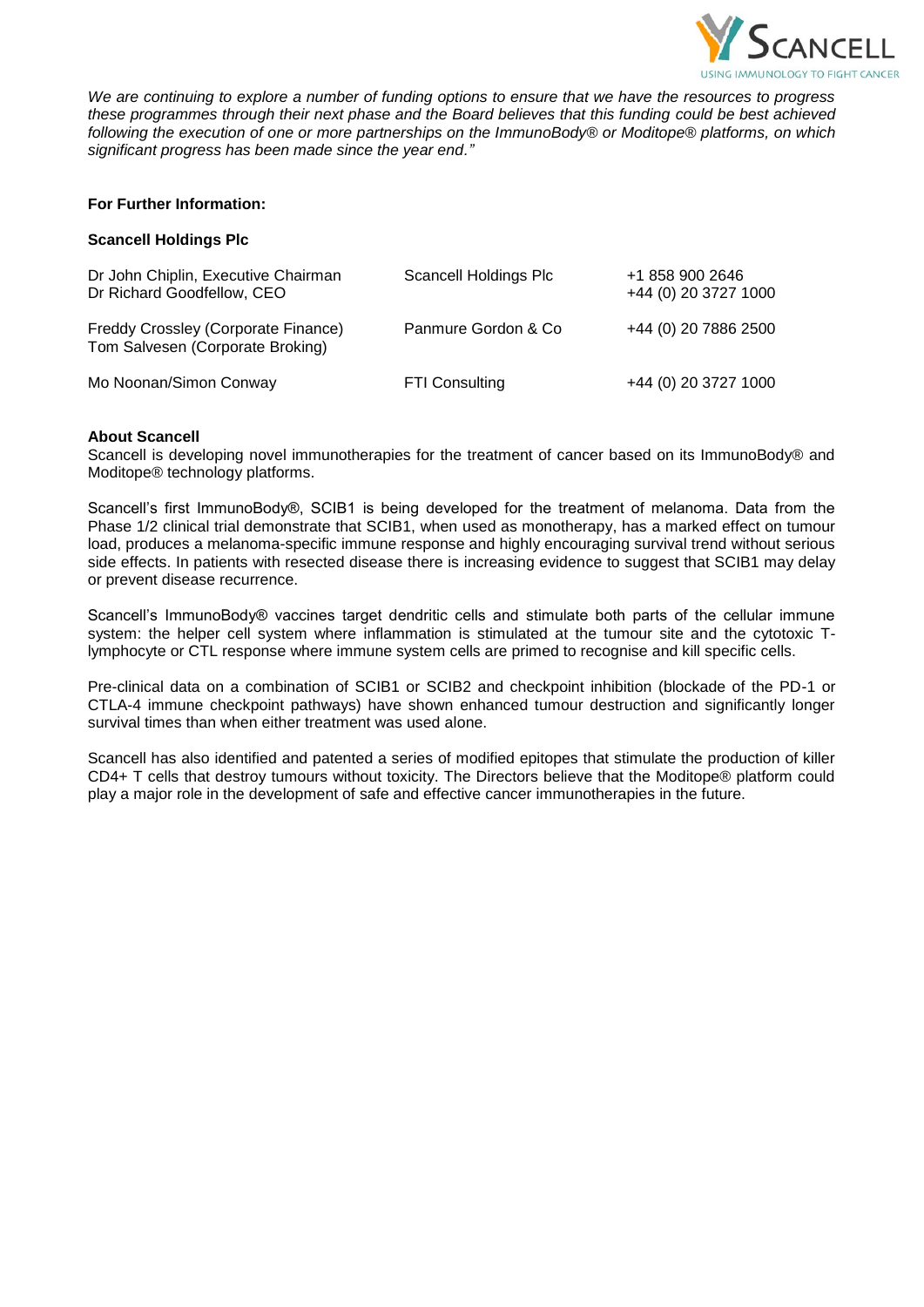

# **CHAIRMAN'S STATEMENT**

I am pleased to report on the final results of Scancell Holdings plc ("Group" or the "Company") for the year ended 30 April 2017.

During the year, the Group announced that the Clinical Study Report (CSR) on the SCIB1 Phase 1/2 clinical trial in patients with Stage III/IV malignant melanoma had been completed on schedule. As of August 2017, 18 out of the 20 patients with resected disease remain alive and seven have now survived for more than five years. The manufacture of a new batch of SCIB1 has been completed and released for clinical use.

The Company has been making good progress in compiling the Investigational New Drug (IND) application to the FDA for the SCIB1 checkpoint inhibitor combination study in the US. The request by the FDA for Ichor to provide data on its second generation TriGrid electroporation device has resulted in a short delay to our IND submission. However, we expect that this will be submitted in early 2018.

The Company has made substantial progress on the identification of an ultra-efficient adjuvant for Modi-1. This adjuvant, which will be linked to the Moditope® peptides before injection, stimulates potent cancer killing T cells at up to 100-fold lower doses than could be achieved previously. The Company is currently undertaking process development work on the manufacture of Modi-1 conjugated to the adjuvant with the aim of filing a Clinical Trial Application (CTA) in the UK for the planned Phase 1/2 clinical trial in 2018.

The Board has made significant progress in partnering discussions on both its ImmunoBody® and Moditope® platform product candidates, and progress has continued to be very encouraging since the year end.

Since the year end, the Group has raised net proceeds of £4.7m from a firm placing of shares. These additional funds will be used to support the Company's clinical development pipeline arising from the ImmunoBody® platform and initiate clinical development of the first product from the Moditope® platform, Modi-1.

## **Two Powerful Proprietary Platforms**

Scancell is exploiting the unrivalled potential of the human immune system to develop therapeutics that seek out and eliminate cancer using our two proprietary immuno-oncology platforms.

## **ImmunoBody®**

Scancell's potent innovative DNA-based ImmunoBody® therapies generate ultra-high avidity T cell responses that target and eliminate cancerous tumours. Although there have been some successes, therapeutic cancer vaccine development has been hampered by high failure rates that can in large measure be attributed to a failure to trigger the induction of the high avidity multi-targeted anti-tumour T cell responses that are required to control the disease. Pre-clinical studies have confirmed that the ImmunoBody® platform delivers killer T cell responses that are superior in magnitude to those generated by current cancer vaccines in development. Moreover, different T cell epitopes can be grafted into the framework allowing for rapid customisation for the targeting of multiple tumour types.

## *SCIB1 melanoma vaccine*

During the year we reported that the final CSR on the SCIB1 Phase 1/2 clinical trial in patients with Stage III/IV malignant melanoma was completed in December 2016. The CSR includes safety, immunology and clinical data from all patients with Stage III/IV melanoma up to 29 October 2015, the date of the last patient's final dose in the main part of the study.

SCIB1 is continuing to deliver robust survival data, with a total of seven patients with resected disease surviving for more than five years, well beyond the established norms. Of the 16 resected Stage III/IV patients who received 2-4 mg doses of SCIB1, only six patients have had recurrence of their disease, of whom, two have died. One patient with unresected disease has also survived for more than five years since starting treatment with SCIB1, despite disease progression. Two of four resected patients who received 8 mg doses of SCIB1 have experienced disease recurrence although none have died.

In last year's accounts, I reported that following quality control analysis the Company had suspended dosing with the existing clinical supplies of SCIB1 as the stored drug product was no longer within its original specification. The Company subsequently signed an agreement with a new GMP manufacturer to supply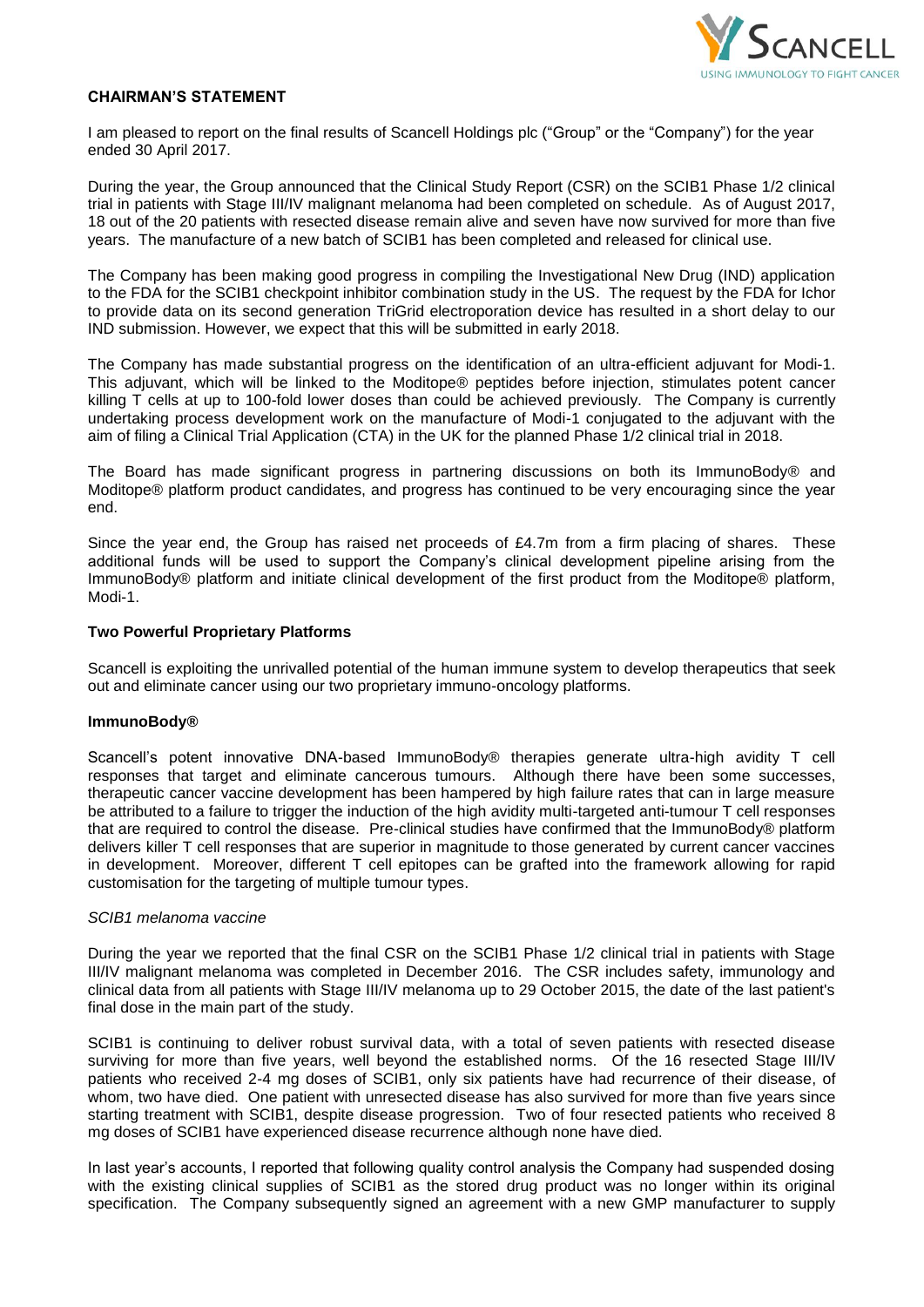

materials and the new batch of SCIB1 has now been manufactured successfully and was released for clinical use in August 2017.

As a result of the problems with clinical supplies, Scancell suspended its treatment continuation programme in June 2016. Of the eight patients who were previously receiving long term continuation treatment at the time, three have experienced a recurrence of their melanoma. The other five patients remain disease-free. Following a review with our clinical investigators, it was decided not to continue the SCIB1 long term continuation treatment in the five remaining disease-free patients. These patients have received between six and 17 doses of SCIB1 prior to a dosing holiday of more than 15 months. The Company believes that the effects of any further dosing would therefore be difficult to interpret and to justify to the regulatory authorities.

The proposed SCIB1 checkpoint inhibitor combination Phase 2 study in the US will utilise Ichor's latest TriGrid 2.0 clinical device. At the Company's pre-IND meeting in February 2017, the FDA recommended that the technical data from Ichor regarding the new device should be submitted 30-60 days prior to Scancell's own FDA submission. Ichor now anticipates making its Master File submission in mid-November, which will mean a short delay in the submission of the IND application for SCIB1 to the FDA. However, we expect that this will be completed in early 2018 and patient enrolment will still commence in 2018, subject to the availability of sufficient funding for the trial.

Post year end, we were pleased to announce that a patent for Scancell's DNA ImmunoBody® technology has now been granted in Europe. The European patent, number 2134357, granted by the European Patent Office, covers Scancell's DNA ImmunoBody® platform technology and is key to the protection of the Company's pipeline of ImmunoBody® vaccines, including lead candidates, SCIB1 and SCIB2. On issuance, this patent will extend coverage of Scancell's intellectual property into another important market for Scancell. Counterparts to this patent have already been granted in the United States, Australia and Japan.

#### *SCIB2 lung cancer vaccine*

During the year the Company announced a collaboration partnership with the Addario Lung Cancer Medical Institute (ALCMI) and the Bonnie J. Addario Lung Cancer Foundation (ALCF) to evaluate the use of Scancell's second innovative cancer vaccine, SCIB2, from its ImmunoBody® platform to treat non-small cell lung cancer (NSCLC).

The Addario Advanced Collaboration Program brings patients into clinical trials from ALCMI's extensive research consortium of international researchers and member institutions and ALCF's patient support programmes. ALCMI plans to assist Scancell in the design and development of a Phase 1/2 clinical trial with SCIB2 in patients with NSCLC in the US.

## **Moditope®**

Scancell's Moditope® technology is a novel vaccine platform that targets neo-epitopes to overcome immune suppression induced by tumour cells. This is achieved by stimulating the production of CD4+ T cells using citrullinated tumour-associated peptide epitopes which overcome self-tolerance and destroy tumour cells. Pre-clinical studies have shown unprecedented anti-tumour effects can be delivered without requiring checkpoint inhibition.

#### *Modi-1*

Modi-1 consists of two citrullinated vimentin peptides and one citrullinated enolase peptide. Vimentin and enolase peptides are highly expressed in triple negative breast cancer, ovarian cancer and sarcoma. Preclinical data suggests that Modi-1 should be effective in up to 90% of patients with triple negative breast cancer, up to 95% of patients with ovarian cancer and up to 100% of patients with sarcoma. The Company has recently made substantial progress on the identification of an ultra-efficient adjuvant for Modi-1. This adjuvant, which will be covalently linked to the Moditope® peptides before injection, stimulates potent cancer killing T cells at up to 100-fold lower doses than could be achieved previously. The Company is currently undertaking process development work on the manufacture of Modi-1 conjugated to the adjuvant with the aim of filing a CTA in the UK for the planned Phase 1/2 clinical trial in 2018.

The response from the European patent office on the claims for the Moditope® platform suggests that very broad IP protection for the use of citrullinated peptides for the treatment of cancer is likely.

The Company is continuing discussions on potential commercial partnerships for the Moditope® platform alongside its clinical development plans, with multiple partnering discussions in progress.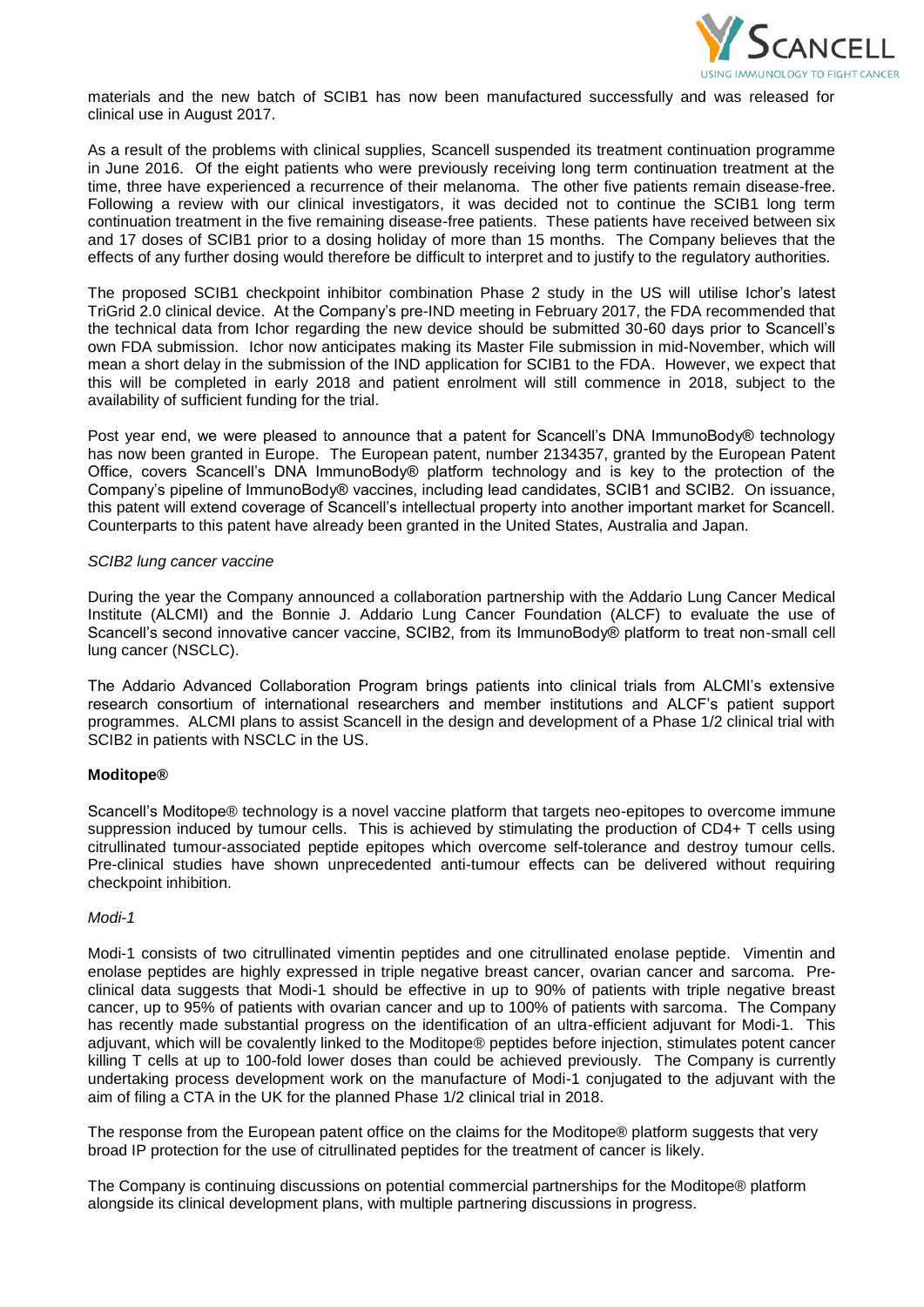

# **Financial**

# *Profit and Loss Account*

Scancell made an operating loss for the year to 30 April 2017 of £4,548,836 (2016: loss of £3,043,163). There has been a 38% increase in development expenditure to £2,766,098 (2016: £2,009,046) and a 72% increase in administrative expenditure to £1,782,738 (2016: £1,034,117). The major items contributing to the increase in development expenditure are an increase in salary costs as headcount has increased from 9 to 11 together with the cost of manufacturing the new SCIB1 vaccine. The rise in administration expenses is due to changes in management structure including additional rental and set up costs for the Oxford and San Diego offices and a significant increase in expenditure on patents for both the ImmunoBody® and Moditope® platforms.

Overall the loss for the year was £3,544,979 (2016: loss £2,583,273).

# *Balance Sheet*

The cash at bank at 30 April 2017 was £2,672,335 (30 April 2016: £6,527,435) and net assets amounted to £6,499,325 (30 April 2016: £9,992,281).

## *Share Capital Placing*

On 11 May 2017, the Company placed 50,499,999 ordinary 0.1p shares at a price of 10p per share and raised £4.7m net of costs. Together with our existing cash resources and anticipated R&D tax credits, these funds will be used for: the manufacture and clinical development of Modi-1 in sarcomas, breast and ovarian cancers in a Phase 1/2 study; the filing and approval of US IND for SCIB1 checkpoint combination Phase 2 study in melanoma; further development of the product pipeline; and to support working capital requirements, which could add significant incremental value and support the Company's on-going commercial discussions.

#### **Staff**

The Board recognises that the progress made over the year would not have been possible without the dedication and support of all our staff and, on behalf of the directors, I offer our thanks to them.

#### **Outlook**

The Company has recently published robust survival data for SCIB1 showing median observation times in excess of five years in resected patients. These results, together with a successful IND submission to the FDA, will put the Company in a good position to embark upon a US Phase 2 study of SCIB1 in combination with a checkpoint inhibitor. The commencement of such a study is dependent upon the timing and outcome of the IND submission plus the Company's ability to raise sufficient funds to enable the study to be fully funded.

There has been substantial interest in Scancell's SCIB2 product for the treatment of NSCLC. We have already announced a collaboration partnership with the Addario Foundation and we are actively negotiating with other interested parties on development and commercial partnership opportunities.

The Moditope® platform continues to deliver outstanding results as we expand the number of targets under evaluation and prepare for our first clinical trial with Modi-1.

The Company has made further significant progress during the course of the past year on our pipeline of three products (SCIB1, SCIB2, Modi-1). The successful interim fundraising in May 2017 allowed the Company to continue to invest in its product pipeline whilst continuing to explore with its advisers a number of funding options to ensure that the Company has the resources to progress these programmes further. The Board believes that further funding could be best achieved following the execution of a further partnership on the ImmunoBody® or Moditope® platform.

**John Chiplin** Chairman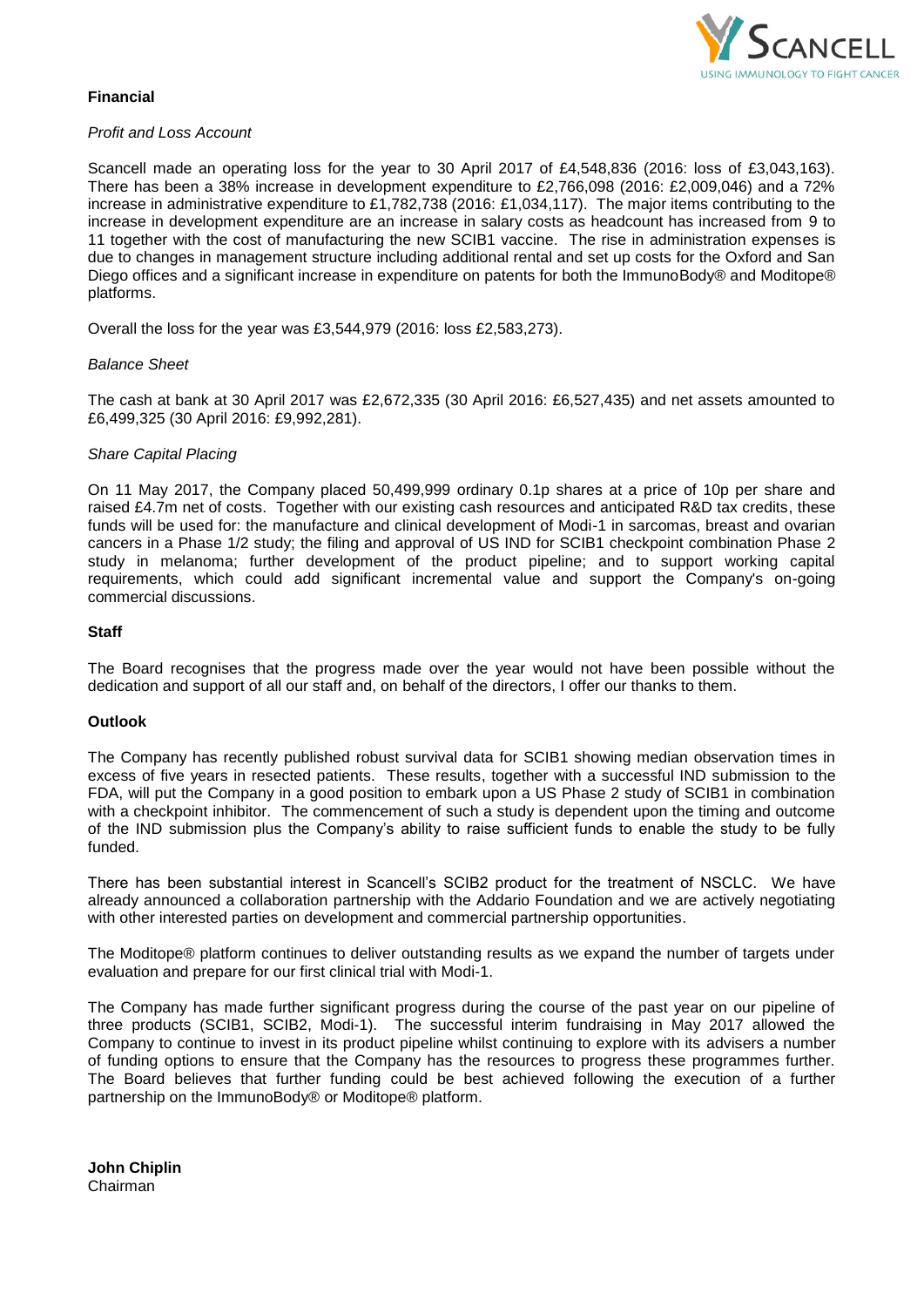

| <b>CONSOLIDATED PROFIT OR LOSS AND OTHER</b><br><b>COMPREHENSIVE INCOME STATEMENT</b><br>for the year ended 30 April 2017 | 2017<br>£   | 2016<br>£   |
|---------------------------------------------------------------------------------------------------------------------------|-------------|-------------|
| Development expenses                                                                                                      | (2,766,098) | (2,009,046) |
| Administrative expenses                                                                                                   | (1,782,738) | (1,034,117) |
| <b>OPERATING LOSS (note 2)</b>                                                                                            | (4,548,836) | (3,043,163) |
| Interest receivable and similar income                                                                                    | 53,445      | 13,522      |
| <b>LOSS BEFORE TAXATION</b>                                                                                               | (4,495,391) | (3,029,611) |
| Taxation (note 3)                                                                                                         | 950,412     | 446,338     |
| LOSS AND TOTAL COMPREHENSIVE INCOME FOR THE YEAR                                                                          | (3,544,979) | (2,583,273) |
| EARNINGS PER ORDINARY SHARE (pence)<br>(note 4)<br>Continuing operations                                                  |             |             |
| Basic                                                                                                                     | (1.36)p     | (1.14)p     |
| <b>Diluted</b>                                                                                                            | (1.36)p     | (1.14)p     |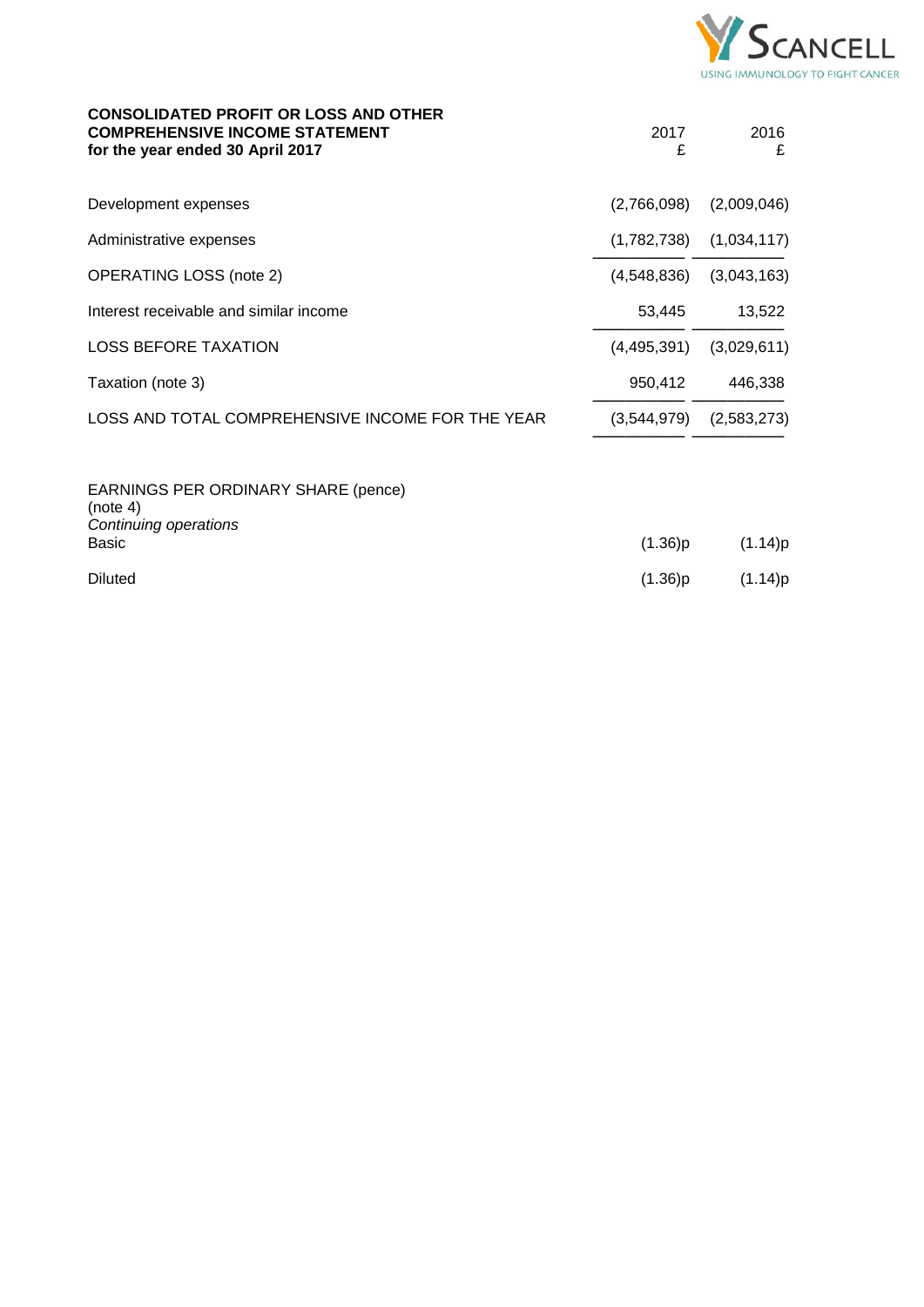

# **CONSOLIDATED STATEMENT OF CHANGES IN EQUITY for the year ended 30 April 2017**

|                          | <b>Share</b>   | <b>Share</b>   | <b>Share</b>  | <b>Retained</b> |             |
|--------------------------|----------------|----------------|---------------|-----------------|-------------|
|                          | <b>Capital</b> | <b>Premium</b> | <b>Option</b> | <b>Earnings</b> | Total       |
|                          | £              | £              | £             | £               | £           |
| Balance 30 April 2015    | 224,951        | 16,036,276     | 613,726       | (10, 120, 951)  | 6,754,002   |
| Share issue              | 36,607         | 6,186,653      |               |                 | 6,223,260   |
| <b>Expenses of issue</b> |                | (437,634)      |               |                 | (437,634)   |
| Loss for the year        |                |                |               | (2,583,273)     | (2,583,273) |
| Share option charge      |                |                | 35,926        |                 | 35,926      |
|                          |                |                |               |                 |             |
| Balance 30 April 2016    | 261,558        | 21,785,295     | 649,652       | (12,704,224)    | 9,992,281   |
| Loss for the year        |                |                |               | (3,544,979)     | (3,544,979) |
| Share option charge      |                |                | 52,023        |                 | 52,023      |
|                          |                |                |               |                 |             |
|                          |                |                |               |                 |             |
| Balance 30 April 2017    | 261,558        | 21,785,295     | 701,675       | (16,249,203)    | 6,499,325   |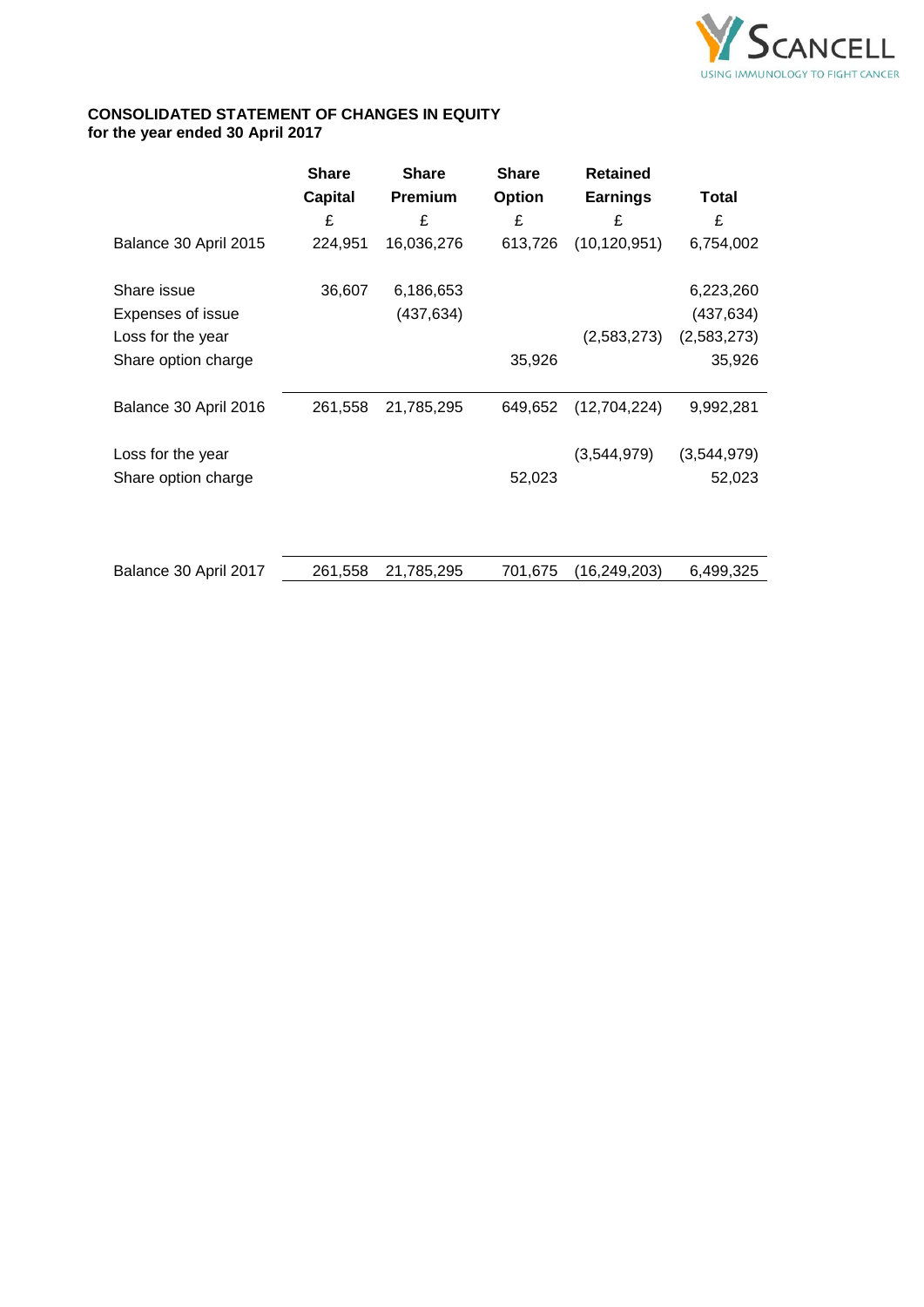

# **CONSOLIDATED STATEMENT OF FINANCIAL POSITION as at 30 April 2017**

| <b>ASSETS</b>                                    | 2017<br>£  | 2016<br>£                     |
|--------------------------------------------------|------------|-------------------------------|
| Non-current assets                               |            |                               |
| Plant and machinery                              | 93,109     | 64,611                        |
| Goodwill                                         | 3,415,120  | 3,415,120                     |
|                                                  | 3,508,229  | 3,479,731                     |
| <b>Current assets</b>                            |            |                               |
| Trade and other receivables                      | 101,803    | 120,765                       |
| Tax receivables                                  | 748,837    | 440,001                       |
| Cash and cash equivalents                        | 2,672,335  | 6,527,435                     |
|                                                  | 3,522,975  | 7,088,201                     |
| <b>TOTAL ASSETS</b>                              | 7,031,204  | 10,567,932                    |
| <b>LIABILITIES</b><br><b>Current Liabilities</b> |            |                               |
| Trade and other payables                         | (531, 879) | (575, 651)                    |
| <b>TOTAL LIABILITIES</b>                         | (531, 879) | (575, 651)                    |
| <b>NET ASSETS</b>                                | 6,499,325  | 9,992,281                     |
|                                                  |            |                               |
| <b>SHAREHOLDERS' EQUITY</b>                      |            |                               |
| Called up share capital                          | 261,558    | 261,558                       |
| Share premium                                    | 21,785,295 | 21,785,295                    |
| Share option reserve                             | 701,675    | 649,652                       |
| Profit and loss account                          |            | $(16,249,203)$ $(12,704,224)$ |
| TOTAL SHAREHOLDERS' EQUITY                       | 6,499,325  | 9,992,281                     |
|                                                  |            |                               |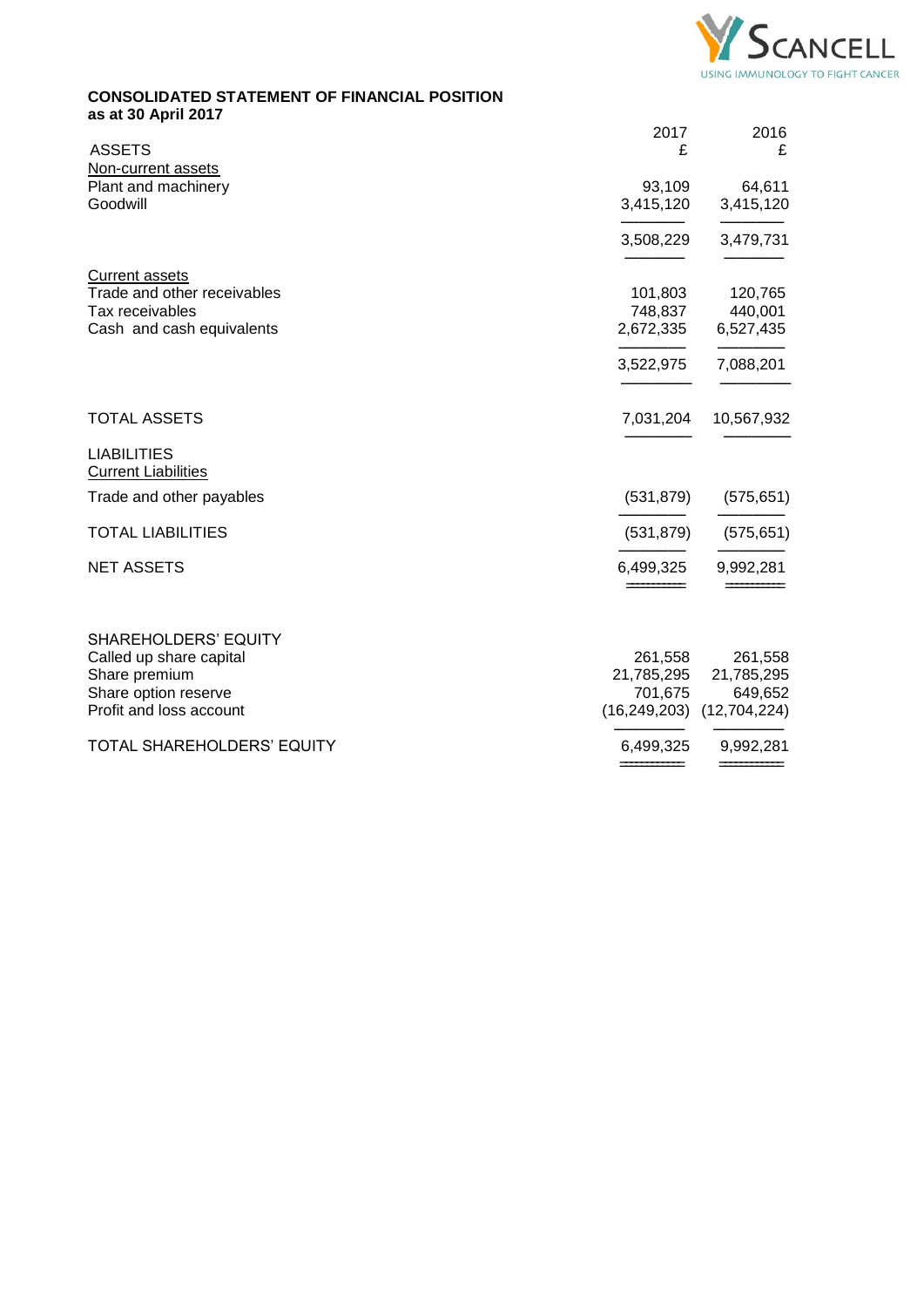

# **CONSOLIDATED CASH FLOW STATEMENT for the year ended 30 April 2017**

| 2017 | 2016<br>£                                                                                                                     |
|------|-------------------------------------------------------------------------------------------------------------------------------|
|      |                                                                                                                               |
|      | (2,997,585)<br>666,841                                                                                                        |
|      | (2, 330, 744)                                                                                                                 |
|      |                                                                                                                               |
|      | 9,776                                                                                                                         |
|      | 3,776                                                                                                                         |
|      | 13,552                                                                                                                        |
|      |                                                                                                                               |
|      | 6,223,260<br>(437, 634)                                                                                                       |
|      | 5,785,626                                                                                                                     |
|      | 3,468,434                                                                                                                     |
|      | 3,059,001                                                                                                                     |
|      | 6,527,435                                                                                                                     |
|      | £<br>(4,489,042)<br>641,576<br>(3,847,466)<br>(61,079)<br>47,060<br>6,385<br>(7,634)<br>(3,855,100)<br>6,527,435<br>2,672,335 |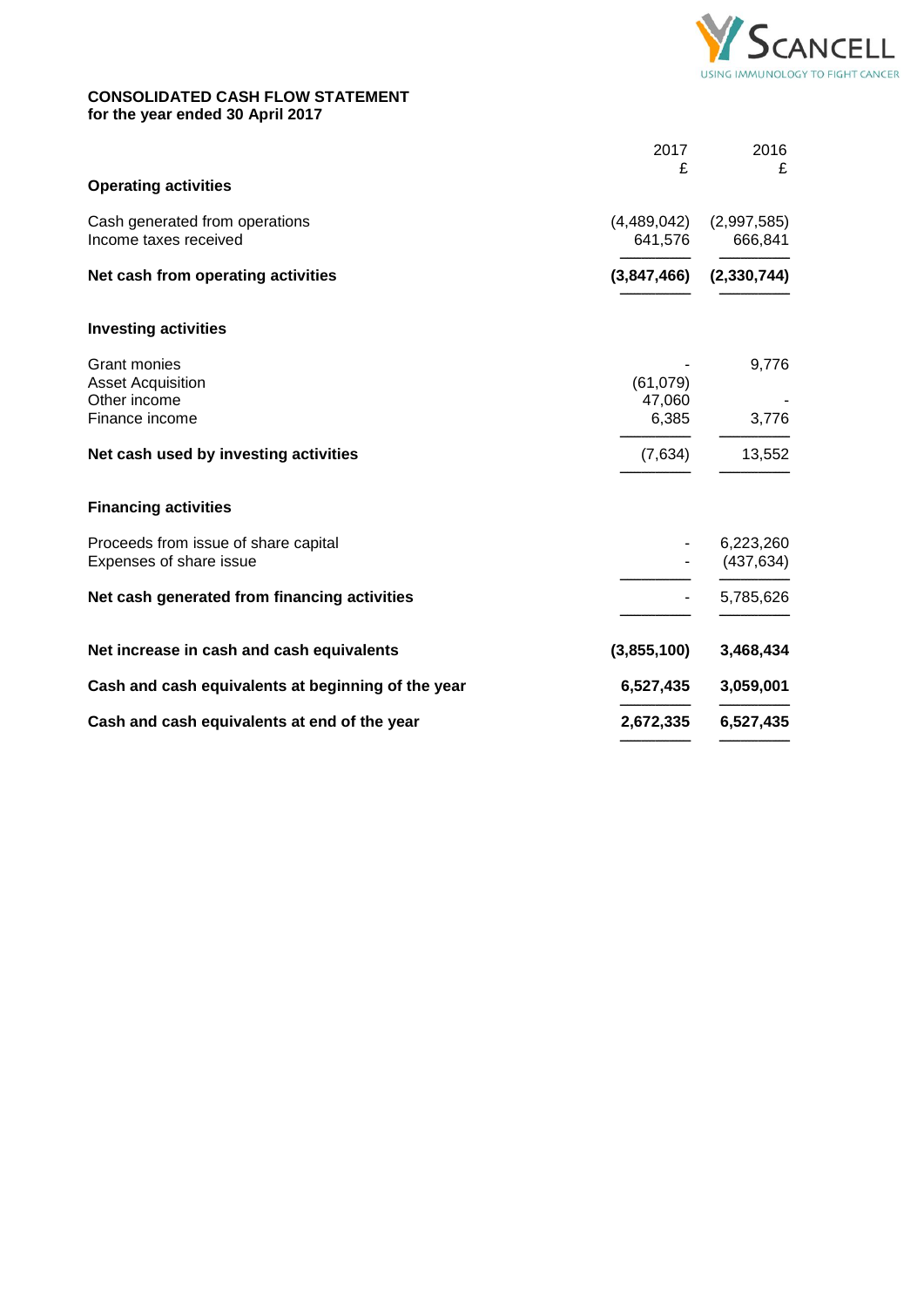

2017 2016

#### **NOTES TO THE FINANCIAL INFORMATION For the year ended 30 April 2017**

# **1 BASIS OF PREPARATION**

These financial results do not comprise statutory accounts for the year ended 30 April 2017 within the meaning of Section 434 of the Companies Act 2006. The financial information in this announcement has been extracted from the audited financial statements for the year ended 30 April 2017.

The financial statements have been prepared on the going concern basis on the grounds that the directors have reviewed the funding available and the group's cash flow forecast and are content that sufficient resources are available to enable the group to continue in operation for at least twelve months from the date of approval of these accounts.

The financial information has been prepared in accordance with International Financial Reporting Standards ('IFRS'), as adopted by the European Union, and with those parts of the Companies Act 2006 applicable to companies reporting under IFRS.

The financial statements have been prepared under the historical cost convention and in accordance with applicable accounting standards.

# **2 OPERATING LOSS**

|   |                                                                                                                                      | £                | £                |
|---|--------------------------------------------------------------------------------------------------------------------------------------|------------------|------------------|
|   | Operating Loss is stated after charging/(crediting):                                                                                 |                  |                  |
|   | Depreciation on tangible fixed assets<br>Operating lease rentals                                                                     | 32,581<br>50,580 | 21,893<br>12,500 |
|   | Research and development                                                                                                             | 2,766,098        | 2,009,046        |
|   | Auditors' remuneration – fee payable for audit of the company                                                                        | 8,250            | 8,250            |
|   | Auditors' remuneration - fee payable for audit of the subsidiary                                                                     |                  |                  |
|   | company                                                                                                                              | 11,000           | 10,775           |
|   | Auditors' remuneration for non-audit services                                                                                        | 1,500            | 1,500            |
|   | Directors' remuneration                                                                                                              | 543,382          | 330,448          |
|   |                                                                                                                                      |                  |                  |
| 3 | <b>TAXATION</b>                                                                                                                      |                  |                  |
|   | Analysis of the tax credit                                                                                                           |                  |                  |
|   | The tax credit on the loss on ordinary activities for the year was as                                                                |                  |                  |
|   | follows:                                                                                                                             | 2017             | 2016             |
|   | Current tax                                                                                                                          | £                | £                |
|   | UK corporation tax credits due on R&D expenditure                                                                                    | 748,837          | 440,001          |
|   | Adjustment to prior year                                                                                                             | 201,575          | 6,337            |
|   |                                                                                                                                      | 950,412          | 446,338          |
|   |                                                                                                                                      |                  |                  |
|   | Factors affecting the tax charge                                                                                                     |                  |                  |
|   | The tax assessed for the years is lower than the applicable rate of corporation tax in the UK.<br>The difference is explained below: |                  |                  |
|   |                                                                                                                                      | 2017             | 2016             |
|   |                                                                                                                                      | £                | £                |
|   | Loss on ordinary activities before tax                                                                                               | (4, 495, 391)    | (3,029,611)      |
|   | Loss on ordinary activities multiplied by the small company rate of                                                                  |                  |                  |
|   | tax in the UK (19.92%/20%)                                                                                                           | (895, 482)       | (605, 922)       |
|   | Effects of:                                                                                                                          |                  |                  |
|   | Disallowed expenditure                                                                                                               | 10,363           | 8,733            |
|   | Timing differences                                                                                                                   | (6, 465)         | 7,777            |
|   | Enhanced tax relief on R&D expenditure                                                                                               | (581, 466)       | (343, 593)       |
|   | Reduced tax relief for losses surrendered for R&D tax credits                                                                        | 279,910          | 166,897          |
|   | Prior year under provision                                                                                                           | (201, 575)       | (6, 337)         |
|   | Unrelieved losses carried forward                                                                                                    | 444,302          | 326,107          |
|   | Current tax (credit)                                                                                                                 | (950, 412)       | (446, 338)       |
|   |                                                                                                                                      |                  |                  |